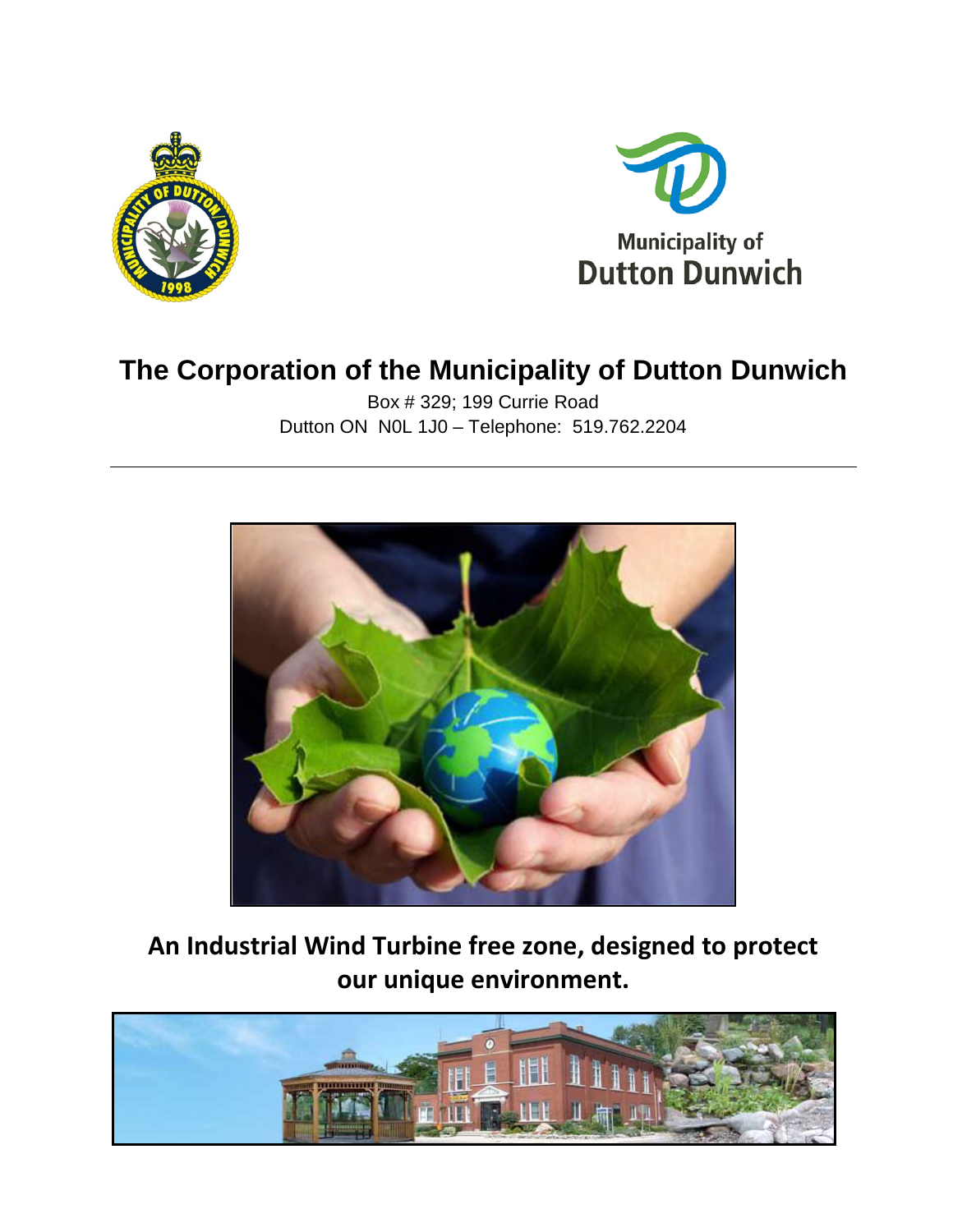#### **Interim progress report, supporting our original Business Case & previous Briefs:**

Delivered in-person; by Mayor Cameron McWilliam; August 18, 2015.

In 2012 our Council became aware that an Industrial Wind Turbine (IWT) company, Invenergy, was quietly optioning farm land in D/D for IWT development. When we first met with their representatives, we immediately asked for financial impact details and some specific information, with respect to possible placement of any IWT's. We wanted to be able to educate our Council members & our citizens, with respect to financial benefits & liabilities; associated with such a project. Unfortunately; very limited information was made available until very recently.

We expected Invenergy to bring their best offer; with supported IWT benefits outlined, to their mandatory meeting, with Council, on May 27, 2015.

When that did not happen we asked them if they would submit a proposal on a 'Without Prejudice' basis, to Council.

They did as requested; however, they labelled the document "Confidential" and our lawyer advised we could not share it with the public; without their approval.

We finally got that approval and have now posted the "Initial Invenergy Proposal" on our website.

The first Council meeting we will have to consider Next Steps will be Wednesday, August 19, 2015

Invenergy still claims they cannot tell us where they might locate specific IWT's and will only share a general outline of the area being considered. Ironically; one of our citizens used land lease information from the Registry Office & simple Google map technology to produce a document showing where possible IWT installations might happen.

We did our research, provided our citizens with educational information on both sides of the IWT debate, and in early 2014 solicited public opinion through a formal survey.

As you know that survey showed 84% of our citizens were opposed to this IWT project.

At the May 27, 2015 mandatory "Public Meeting" it was obvious the vast majority in attendance still oppose this project.

Invenergy projected an entitlement attitude and their spokesperson stated they had to right to seek approval; on behalf of the 105 supporters they have found within our population of over 4,000.

It seems to be their position that the majority does not matter and they admitted they are not even trying to getting abutting land-owner approvals; currently.

As requested during our previous meetings; we continue the dialogue with Invenergy; as we try to find a mutually acceptable solution; that does not include the installation of any IWT's in Dutton Dunwich; for the sound reasons, articulated in our Business Case.

Unfortunately; no solution has yet emerged.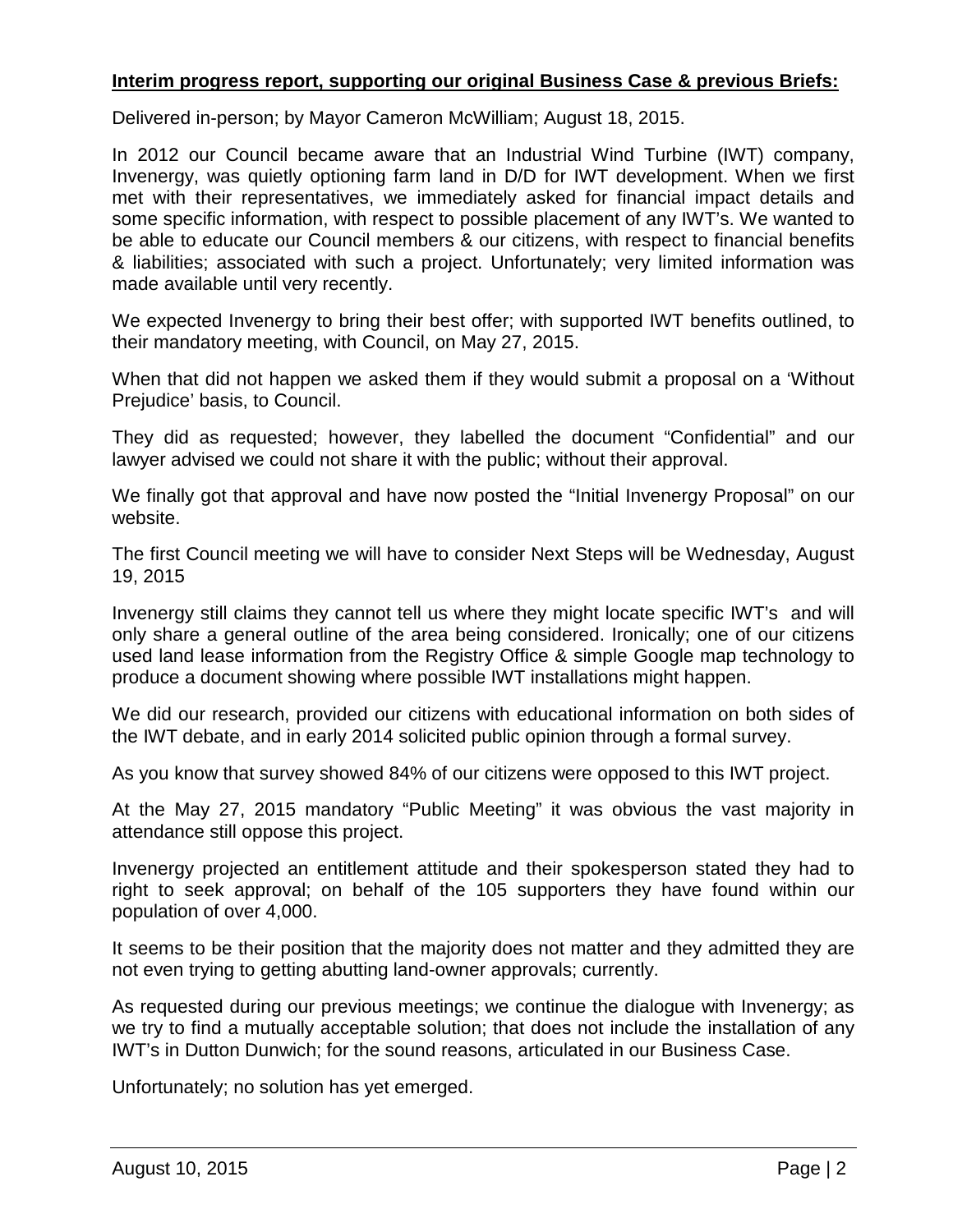Key facts outlined previously; which have not changed:

### **Key Fact #1: The Municipality of Dutton Dunwich is a growing and diversified community**

- Two major developers, who are poised to build additional homes, state they may be forced to halt their projects if IWT's are approved for the community. They have not changed that position and continue to be opposed to any IWT project per their written submissions. To be fair Invenergy now recognizes the magnitude of this problem and included a 1 KM setback; from our urban developments, in their draft proposal.
- We currently support the Green Energy Act as a partner in an OPA approved solar project which will be operational in 2015 on Municipal property. We are enclosing some photos demonstrating that progress.

Note how we, with our solar partner, have included a wetlands habitant (pond) and nesting boxes on hydro poles, to accommodate the fact Dutton Dunwich is on a primary migration route and home to significant species at risk.

• Cultural and recreational tourism are large components of our community, which relies on unobstructed natural landscape to thrive.

## **Key Fact #2: D/D Citizen Opposition is Clear**

- D/D undertook a formal survey of its citizens' asking them if they support an IWT project and **84% of our citizens expressed opposition to IWT development in D/D.** Recent reaction to the Invenergy mandatory presentation to Council and their Public meeting confirms that position has hardened. At the first meeting of Invenergy's 'working group'; following the public meeting, over 70% of their membership resigned.
- A wide cross-section of our citizens have sent us letters of opposition to IWT development in D/D taxpayers - land developers, local business owners, service organizations, and community citizens. None of those written positions have changed and in fact the Invenergy actions; locally have increased the resolve of those opposed to this IWT project.

#### **Key Fact #3: D/D has a Unique Natural Environment**

- D/D is the "heart" of the Colonel Thomas Talbot Settlement which spread to include most of southwestern Ontario. Our Heritage Museum and Parks facilities rely heavily on pristine, unobstructed, natural environments.
- Situated between the Thames River and Lake Erie, D/D is an important migration pathway for numerous species of birds and butterflies, some of which are species at risk.

The previously submitted Business Plan and Ministry Briefs; with supporting documents clearly outline our position that: **"The Municipality of Dutton Dunwich will be negatively impacted by IWT's. We urge the Ontario Government and IESO to allow D/D to remain an IWT-Free zone."**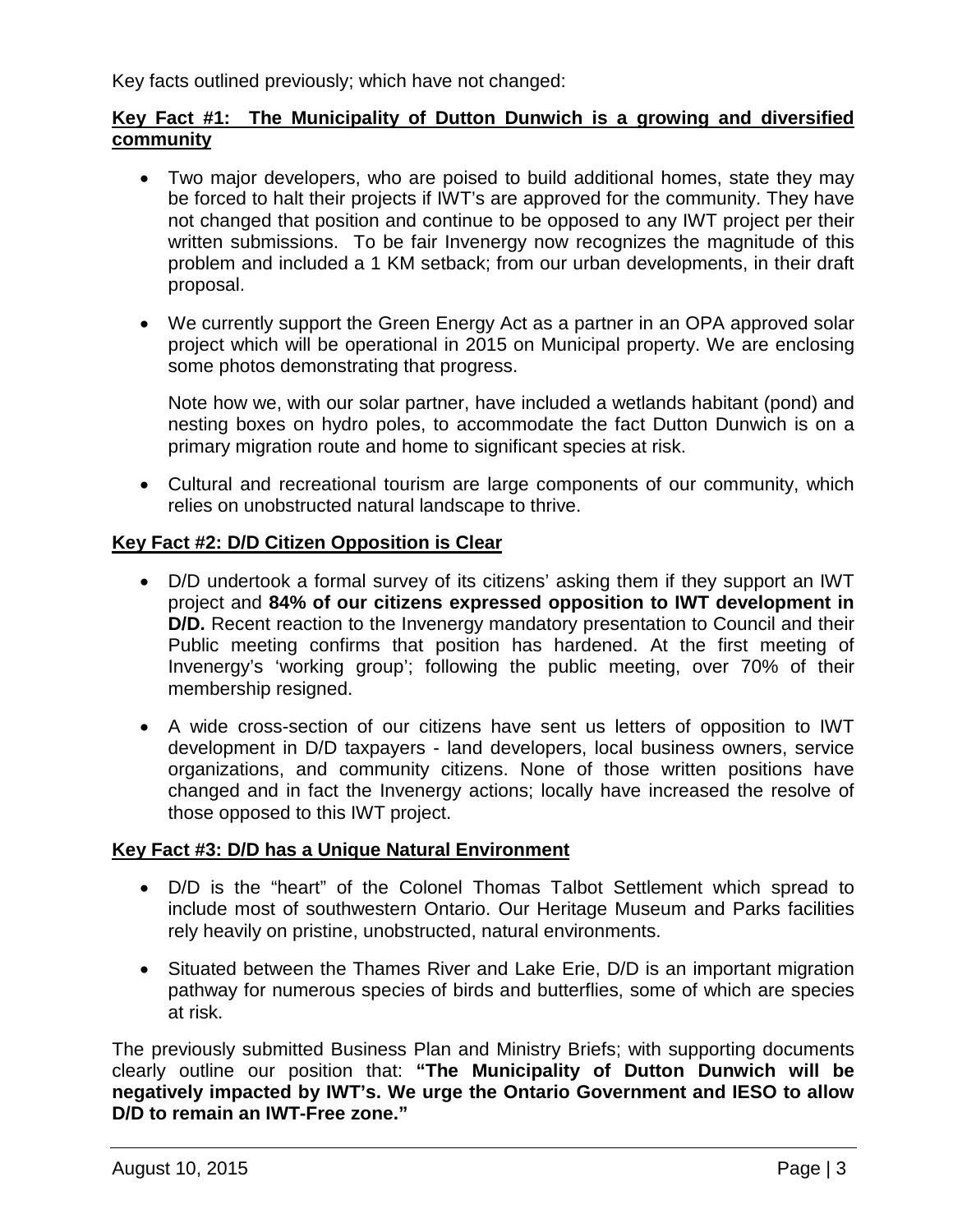## **Background – Dutton Dunwich and Wind Turbines**

To the west of Elgin County, the Municipality of Chatham-Kent has been building large numbers of Industrial Wind Turbines (IWT) for several years. They now have about 500 turbines with many more planned. At the eastern end of Elgin County, in the Port Burwell area, there are 66 IWT in place as well. *(See maps Appendix AA 1&2 and next pages)*

We understand that the maximum capacity for our area can be accommodated by approval of projects being submitted from within 'Willing Host" Municipalities; thus, eliminating the need to force Dutton Dunwich to accept any IWT's.

Invenergy's project has already been downsized due to capacity restraints and we suspect D/D might be at the very edge of viable wind patterns; given the obvious diminishing of IWT sites; as they move East from the primary installations in Chatham Kent.

A wise business decision would be to at least reject the Invenergy proposal this time to allow more time to properly study the outstanding issues.

Our Business Case is still valid; with the benefits of not having an IWT project in Dutton Dunwich, far exceeding anything gained by project approval.

At our March 12, 2014 Council meeting we passed a formal resolution opposing IWT projects in Dutton Dunwich. The Council has been given no valid reasons to change that position. The resolution was sent to the Ministry of Energy offices, and is also attached here. *(Appendix BB)*

This Brief and our business case clearly outline the reasons for our Council passing and continuing to support this resolution.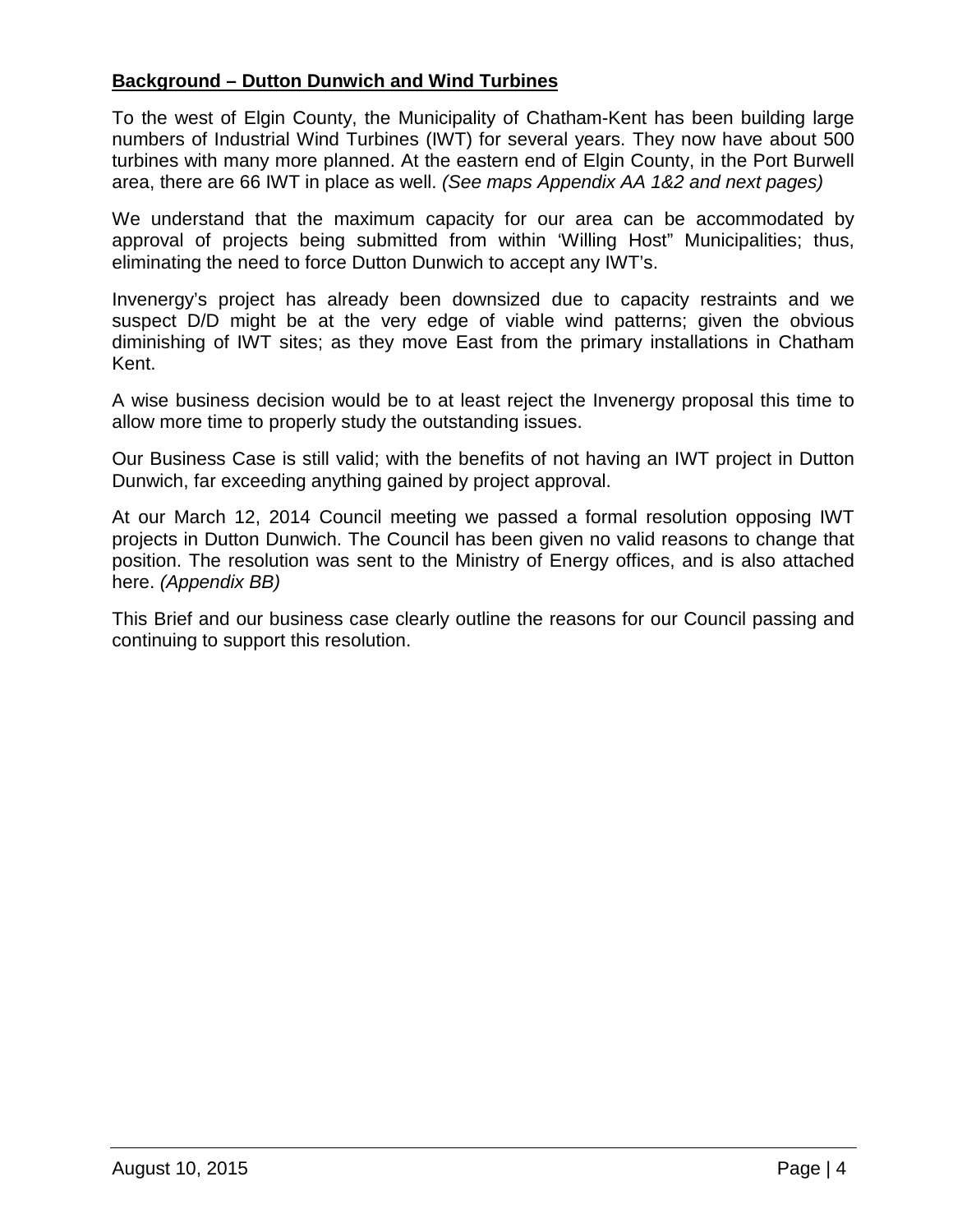

**Elgin County with IWT to the west in Chatham-Kent and in eastern Elgin**



# **Dutton Dunwich listing Important Features of Note**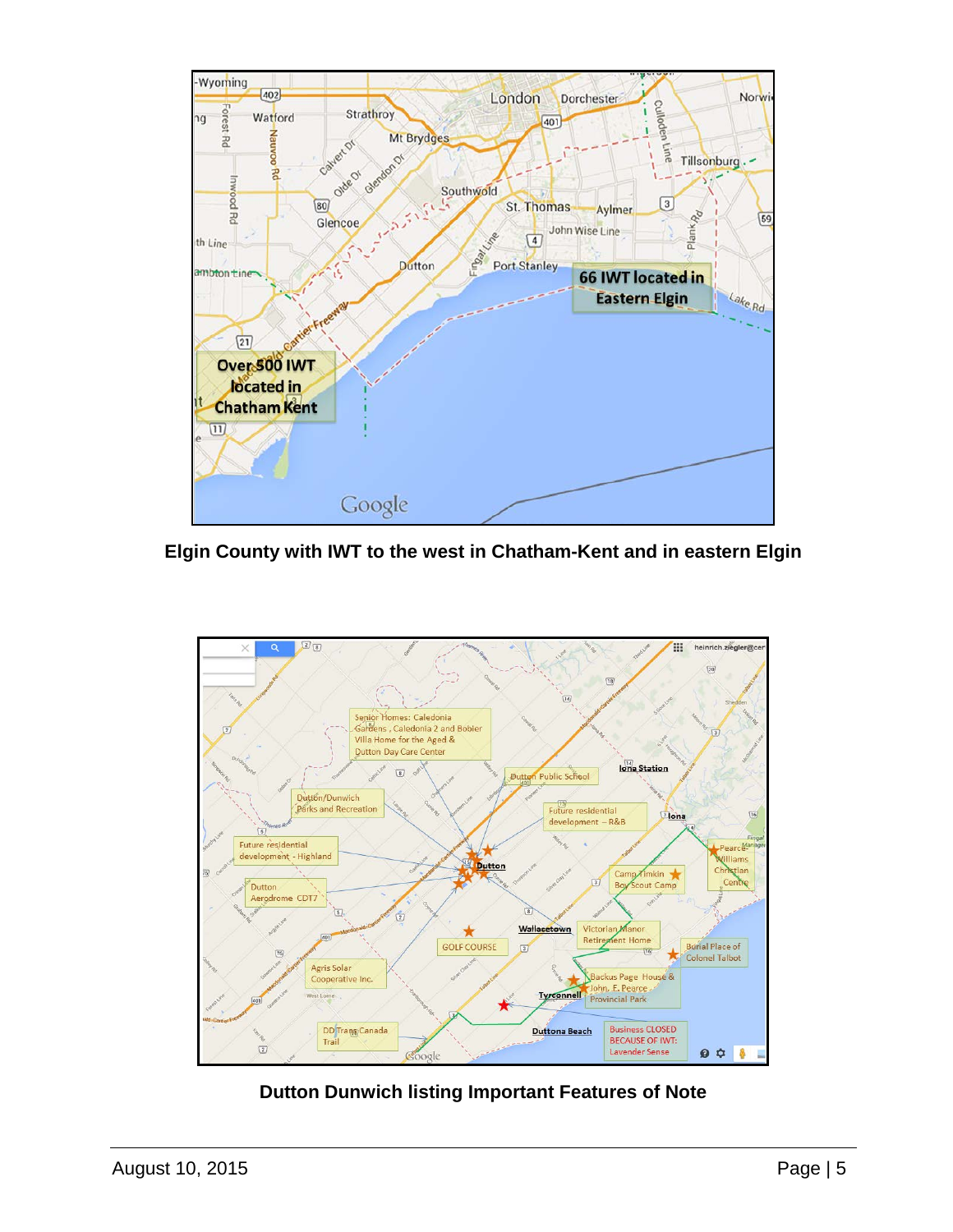

# **SOLAR PROJECT PROGRESS**









**Pond and Nesting Boxes on Hydro Poles**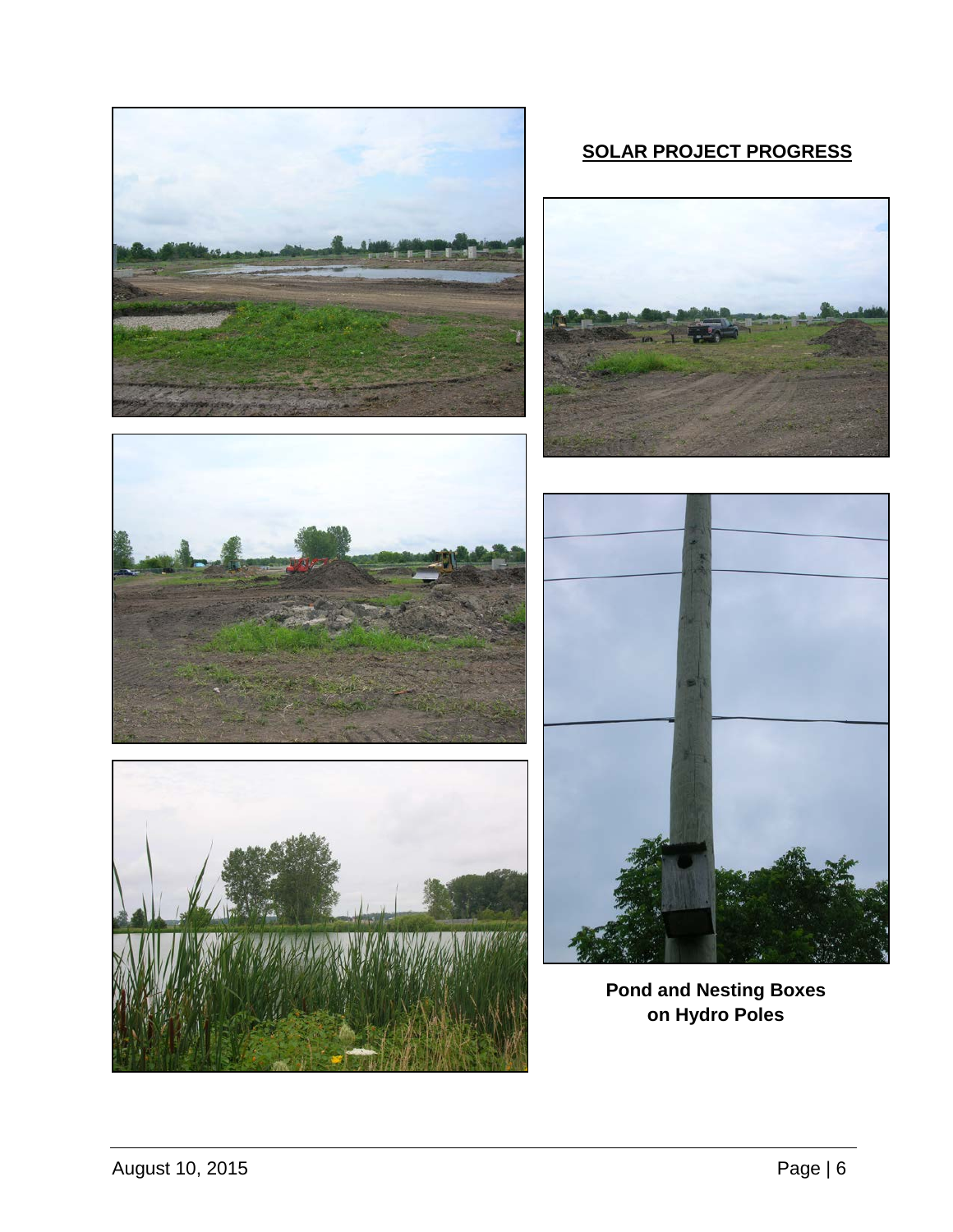

**An unobstructed skyline is priceless!**

Tourists from Whitby, Ontario took the time to write to the Mayor expressing their concern regarding any IWT project within Dutton Dunwich.

**"***We were returning from a visit with friends in Essex County. Their horizon that had been previously wide open and scenic is now blighted with wind turbines. Your part of Southwestern Ontario brought us back into beautiful uncluttered skies and picturesque farmland...."*

Another visitor, from Michigan wrote to say:

*"As I drive back to Michigan; along Hwy 3, from my cottage at Duttona Beach, I am sickened by what has been done to the lakefront."*



**A roadside view in Dutton Dunwich**